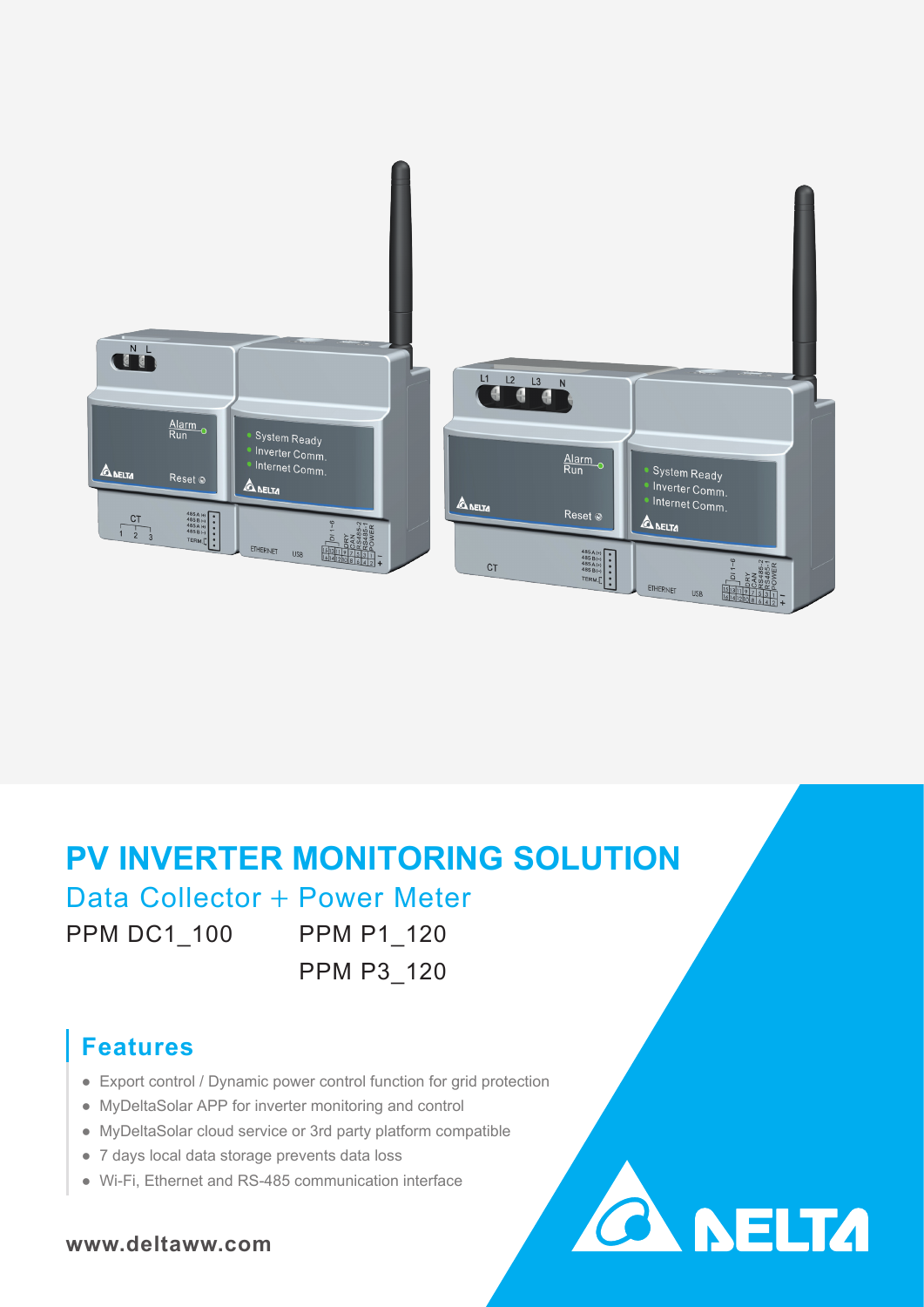#### **Product Overview**

Combination of DC1 and P1 / P3 is designed for monitoring PV inverter and conducting Export control / Dynamic power control application to ensure solar power will feed in base on power company requirement. With its wired and wireless communication interface, DC1 can be connected to either MyDeltaSolar or 3rd party cloud service to realize remote management and optimize the efficiency of the PV system.

#### **Export control / Dynamic Power Control System Architecture**



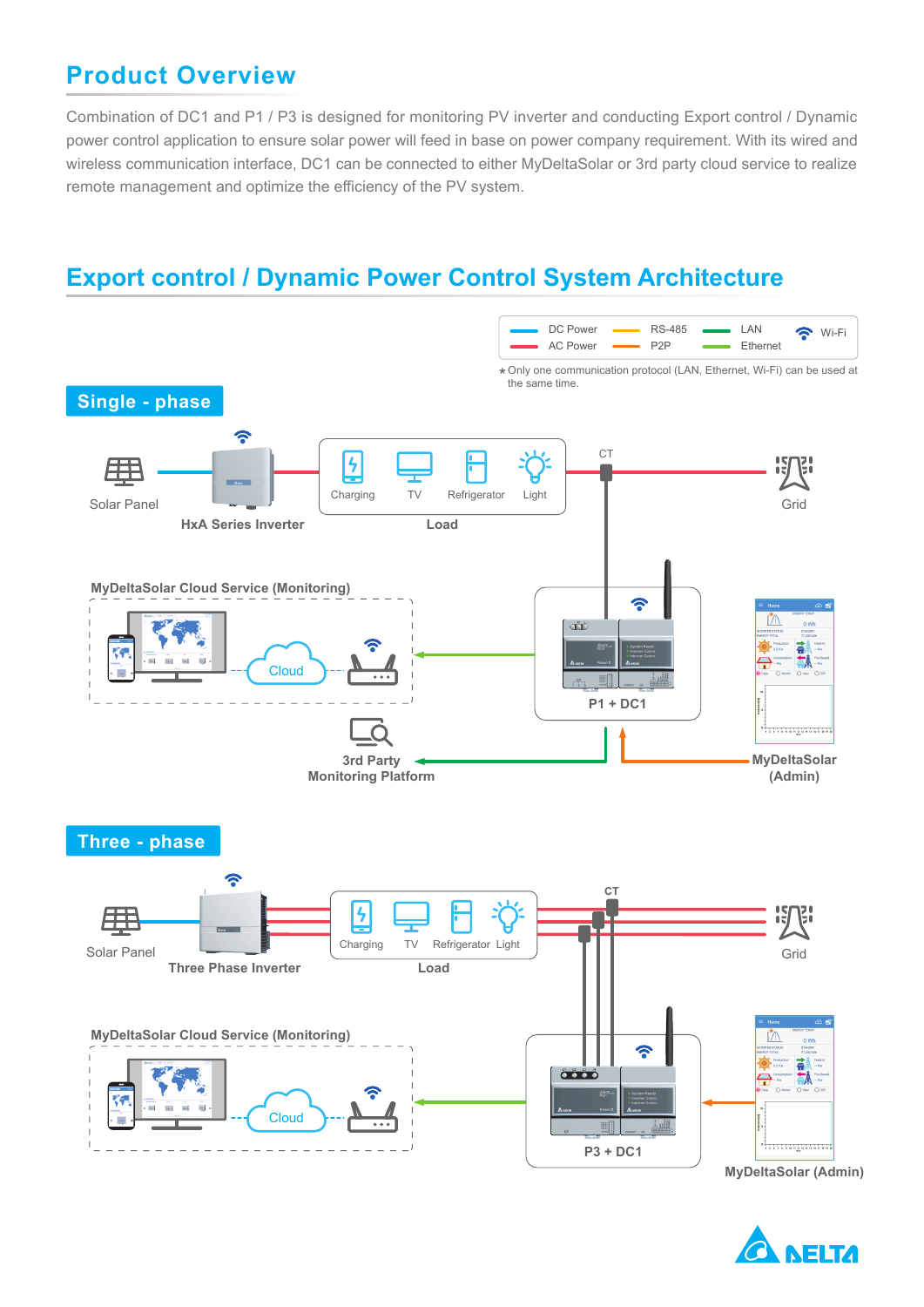#### **Functions of Parts**



**PPM P1\_120 PPM P3\_120** 



| A | Mains voltage connector block        |
|---|--------------------------------------|
| B | CT wire connector                    |
| C | <b>Connect with Data Collector</b>   |
| D | Meter status LED                     |
| Е | <b>Reset Button</b>                  |
| F | RS-485 port & terminal resistor port |

### **Dimension**



72 mm

**PPM P3\_120**





**120A CT 300A CT**